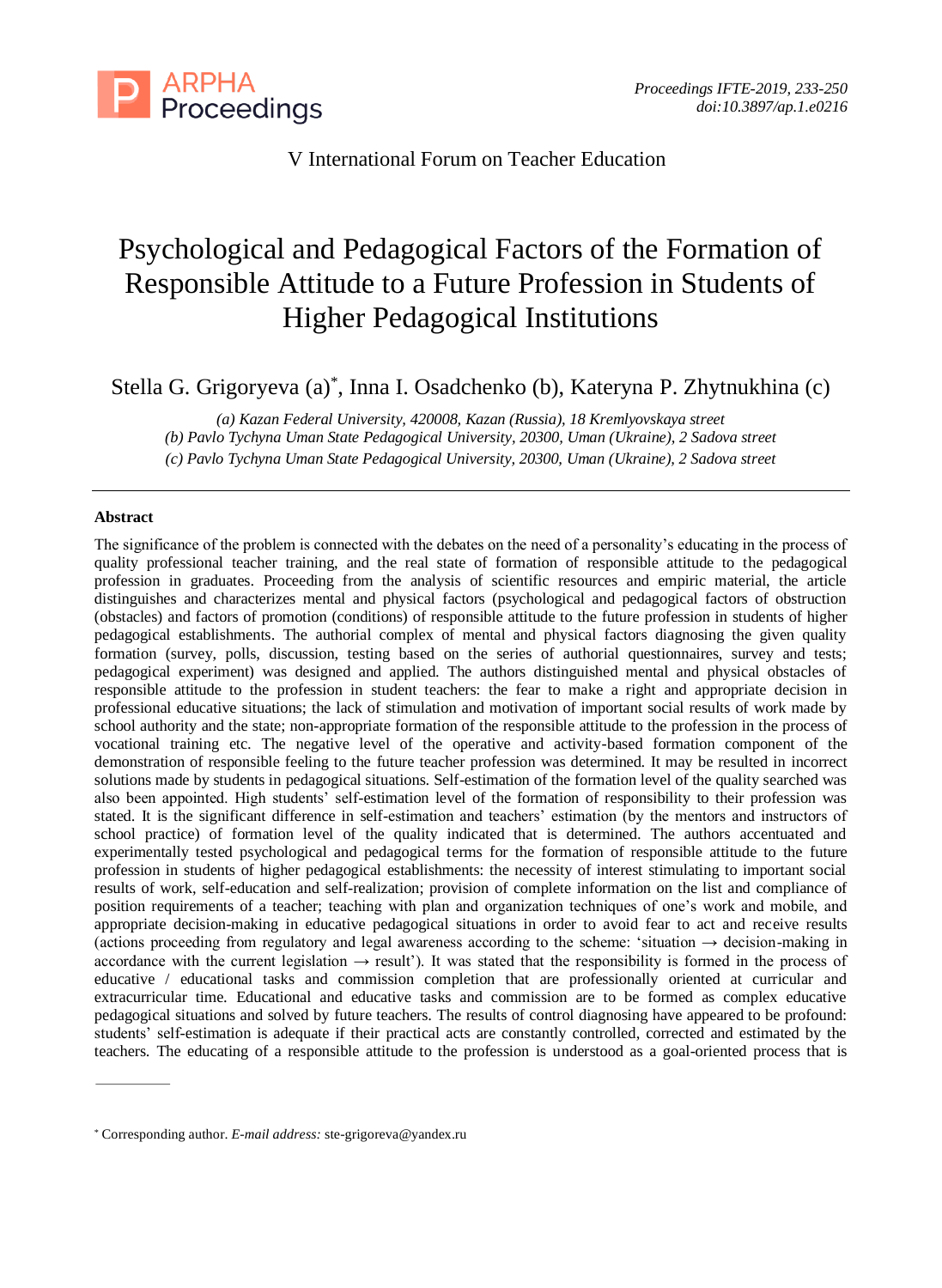connected with the formation of professional competency and belief of the correct profession choice (professional identity). The materials of the article are of practical value for the experts in teacher training of a competent worker.

*Keywords:* formation of responsible attitude to the future profession; feeling of responsibility; educative process; students of higher pedagogical institutions; psychological and pedagogical factors; educative pedagogical situation; educational assignment.

© 2019 Stella G. Grigoryeva, Inna I. Osadchenko, Kateryna P. Zhytnukhina This is an open access article distributed under the terms of the Creative Commons Attribution License (CC BY 4.0), which permits unrestricted use, distribution, and reproduction in any medium, provided the original author and source are credited.

Published by Kazan federal university and peer-reviewed under responsibility of IFTE-2019 (V International Forum on Teacher Education)

# **Introduction**

The quality and content of the professional future teachers training higher establishments always needs efficient mechanisms of improvement. The purpose of the improvement is the appropriate correlation to time requirements and dynamic society changes. The final result of students' education in higher pedagogical establishment should be a formed personality, open to new experience, active, goaloriented who is able to take an independent choice with responsible attitude to future professional work.

In position duties (competences) of a teacher that are described in their employment contract, responsible attitude to the profession are provided. Instead, the practice shows different data according to promulgation of the information in mass media and the results of previously made polling. The authority of general secondary education establishments, pupils' parents and pupils themselves make claims to teachers about their irresponsible attitude to compliance of the position duties. The claims are also made to higher educational establishments as centres of responsible attitude to future teacher profession formation.

Thus, the significance of the problem is connected with the contradiction of the necessary use of the person's education in the process of qualitative graduate training in a higher pedagogical establishment with the real state formation of responsible attitude to the future profession in the graduates. One of the aspects of the problem is the determination of psychological and pedagogical factors of formation of responsible attitude to the future profession in the students of higher pedagogical establishments.

## **Purpose and objectives of the study**

The purpose of the study implies detachment, characteristic and experimental control of psychological and pedagogical factors of the formation of responsible attitude to the future profession in the students of higher pedagogical establishments. Here the agents are psychological and pedagogical factors of obstruction (obstacles) and the factors of promotion (conditions) of responsible attitude to the future profession in the students of the studied category.

The objectives of the present study are:

development and implementation of the authorial complex of the diagnostic psychological and pedagogical factors (obstacle and conditions) of responsible attitude formatting to the future profession in the students of pedagogical universities;

- self-estimation diagnostics and the formatting level of responsible attitude to the profession in the students of higher pedagogical educational establishments;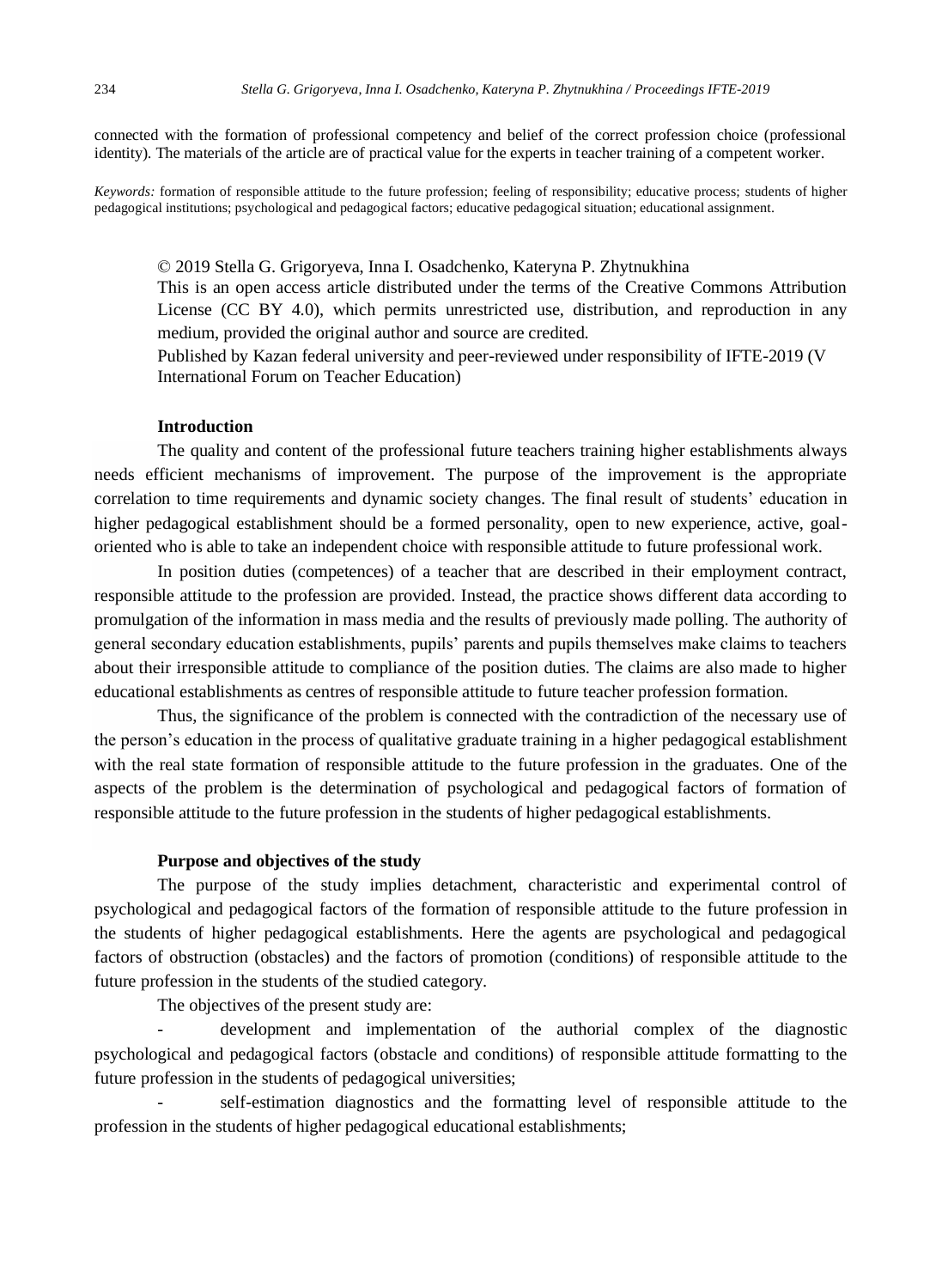- proceeding from empiric material analysis the detaching of psychological and pedagogical conditions for responsible attitude to the future profession in the students of higher pedagogical educational establishments; its theoretical justification and experimental testing.

## **Literature review**

-

The detaching of diverse factors of the formation of responsible attitude to the future profession in the students of higher pedagogical institutions in particular is a study problem of scientists of different countries. The Swedish scientists Madeleine Abrandt Dahlgren's and Eva Hammar Chiriac's (2009) analysis of the opinions of teachers, higher pedagogical establishments' graduates and their students on the responsible attitude to the teacher profession is vital in the context of our study. Two scientific positions were determined as a studied dominant. Firstly, on a practical level –the review of formative state of teachers' responsibility feeling in the transiting period from education to professional activity was examined. It coincides with the first working years (proceeding from the generalized outcomes (Eteläpelto & Saarinen, 2006). Secondly, on a theoretical level – actual unifying of the terms 'responsibility of an educator' and 'professional identity of an educator' was summarizes. The study results show (Dahlgren & Chiriac, 2009):

- general aims of vocational teacher training program do not coincide with real feeling of responsibility and correlation of young specialists on the primary level of professional activity;

lack of perfect correlation between the aims of a curricula in higher educational establishments and the requirements for professional teacher's activity;

transition from the studying at a higher educational establishment to the start of professional activity is not a state of 'shocking transition from theory to practice';

for young teacher mentoring is of great importance, as well as the providing of adapting technologies to professional activity after the studying process.

Darling-Hammond (2010) analysed the American experience of investing in pedagogical education improvement in order to form the responsibility in teachers during the professional activity with their simultaneous accountability. The scientist says, 'The pack of stimulants assumed at the beginning of 2009 includes reinforced vocational training…'(Darling-Hammond, 2010). It means that the projecting of education modernization first of all shows the improvement of vocational teacher training.

In different countries the attention to the aspects of psychological and pedagogical problems of educating in the process of vocational teacher training is paid differently. There the question is not detached. For example, in Finland, a manager-scientist Kansanen (2003) expresses the concern on responsibility transiting for the results of education in schools from a separate teacher to an establishment of general secondary education in general, as a branch. We agree with the above statement: in this case every branch has an objective but not subjective character. It is difficult to find the responsible on the definite pedagogical situation, when the group is responsible but not a separate teacher. On the other hand the above information makes the school stuff work in coordination, control and help each other, in general protecting the school image by the level of general responsible attitude to professional activity.

We consider the responsible attitude to professional activity to be an element of person's leadership quality. In American and Canadian studies the problems of the formation of leadership feeling in students (Leithwood, 2004), the necessity of the state's responsible attitude and its structural branches to educational processes is also vitally described. The pointed may be a sample of professional behavior for every student. But the researchers didn't aim to determine the factors and mechanisms of the formation of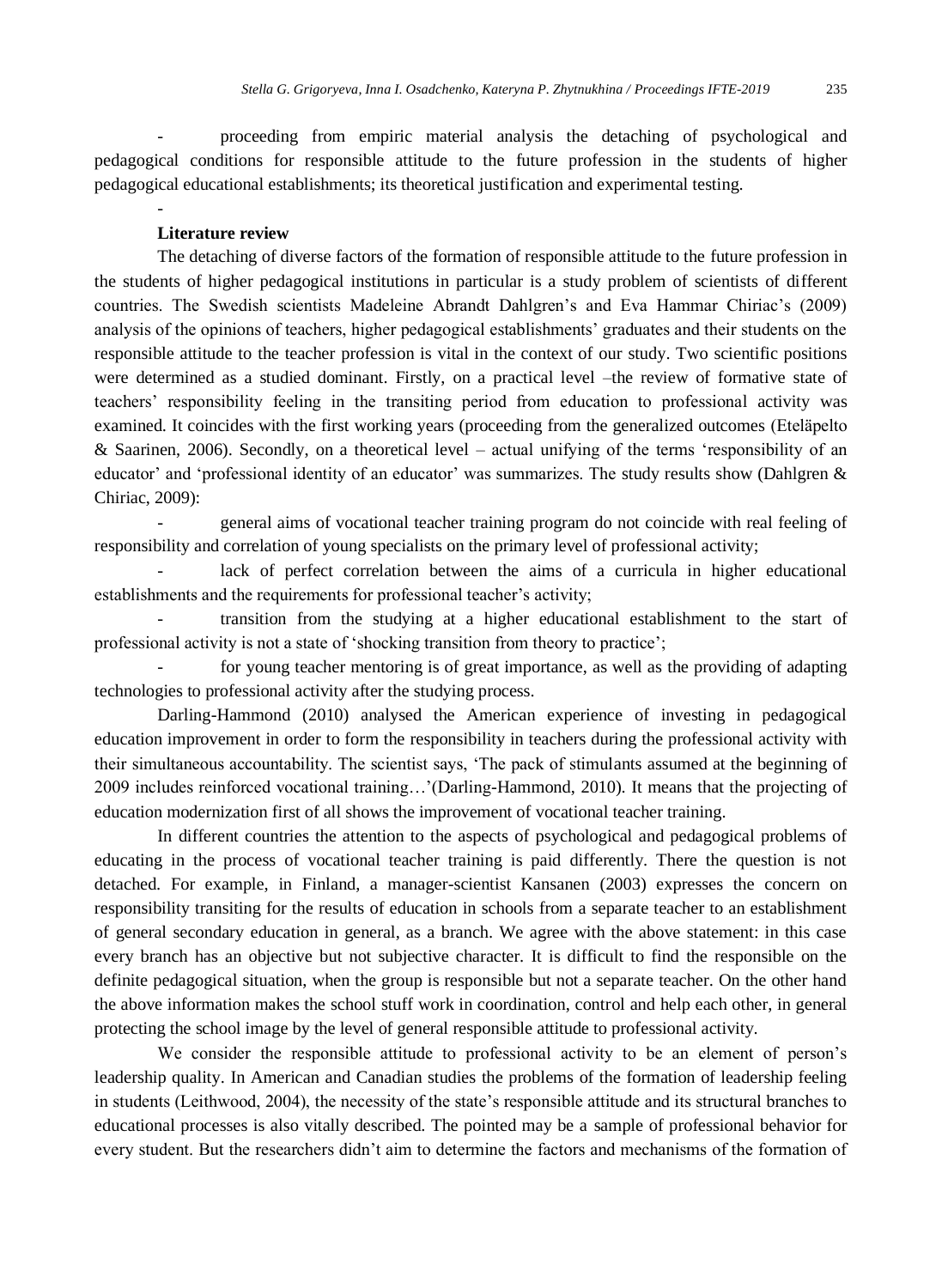responsible attitude to the future profession in the students of higher educational pedagogical establishments.

While studying the developmental problem of pedagogical competence of future educators Sabirova (2016) focuses on the emotional component of professional readiness; the formation level of it extends the stress stability and provokes supplementary performing qualities, such as accuracy, discipline and responsibility. It means that the term 'responsible attitude to professional activity' is an element of pedagogical competence. But the obstacles and conditions of the formation of responsible attitude to future profession in the students of pedagogical universities in implementing of these forms of educative work are not analysed.

The theoretical and methodological base of the study also includes the documents of scientific works in psychology on: the structure and functions of the responsibility in a future specialist by Bodrov (1991); the responsibility of a personality as a factor of readiness for professional activity (Scherban  $\&$ Raiko, 2013). The Scherban and Raiko's empiric study resulted in the conclusion 'professional responsibility provides the future specialist's possibility to organize his professional development consciously and in goal-oriented manner'. Simultaneously the authors display 'the designing of the programme on the development of responsible attitude to the personality as a factor of readiness for professional activity' as a prospect of further study (Scherban & Raiko, 2013).

In most studies the term 'responsible attitude to future pedagogical activity' is described casually, in the context of vocational training and formation of students' professional competence. The educative methodology of the described quality in the students of higher pedagogical institutions is aspect analyzed in separated pedagogical conditions of qualitative vocational training: the formation of partnerships with school in the process of school pedagogical practical training hold by the students of the educational establishments in the USA (Darling-Hammond, 2010); the formation of corresponding behavioral acts on the basis of obtaining complex professional pedagogical experience (Andronachea, Bocoúa, Bocoúa, & Macri, 2014); model use of stimulating of positive attitude to pedagogical profession (Vali, 2015); organisation and holding of special extracurricular lessons as an analogue of pedagogical activity (Tazhbaieva, 2015); the gaining of methods of self-improvement, personal disadvantages removal of the practice (Moldazhanova, Amanova, Tashetova, Bissembaeva, Dzhumazhanova, & Nurbekova, 2016); the monitoring of vocational training quality by means of psycho and social analysis (Prado de Sousa, Bôas & Lucia, 2012).

Thus, the question of psychological and pedagogical factors of the formation of responsible attitude to the future profession in the students of higher pedagogical institutions is still open.

## **Methodology**

#### *Research questions*

Having analysed the above mentioned scientific sources, the following state of the theme research is identified:

1. The responsible attitude formation to the future profession is an aspect for the study of educating problem in the qualitative vocational future teacher training in higher pedagogical educational establishments in general and the element of professional pedagogical competence.

2. Obstacles and conditions as psychological and pedagogical factors of the quality formatting are not a subject of any scientific research.

3. In most cases the scientists focus their attention on the vast (the state and school are standards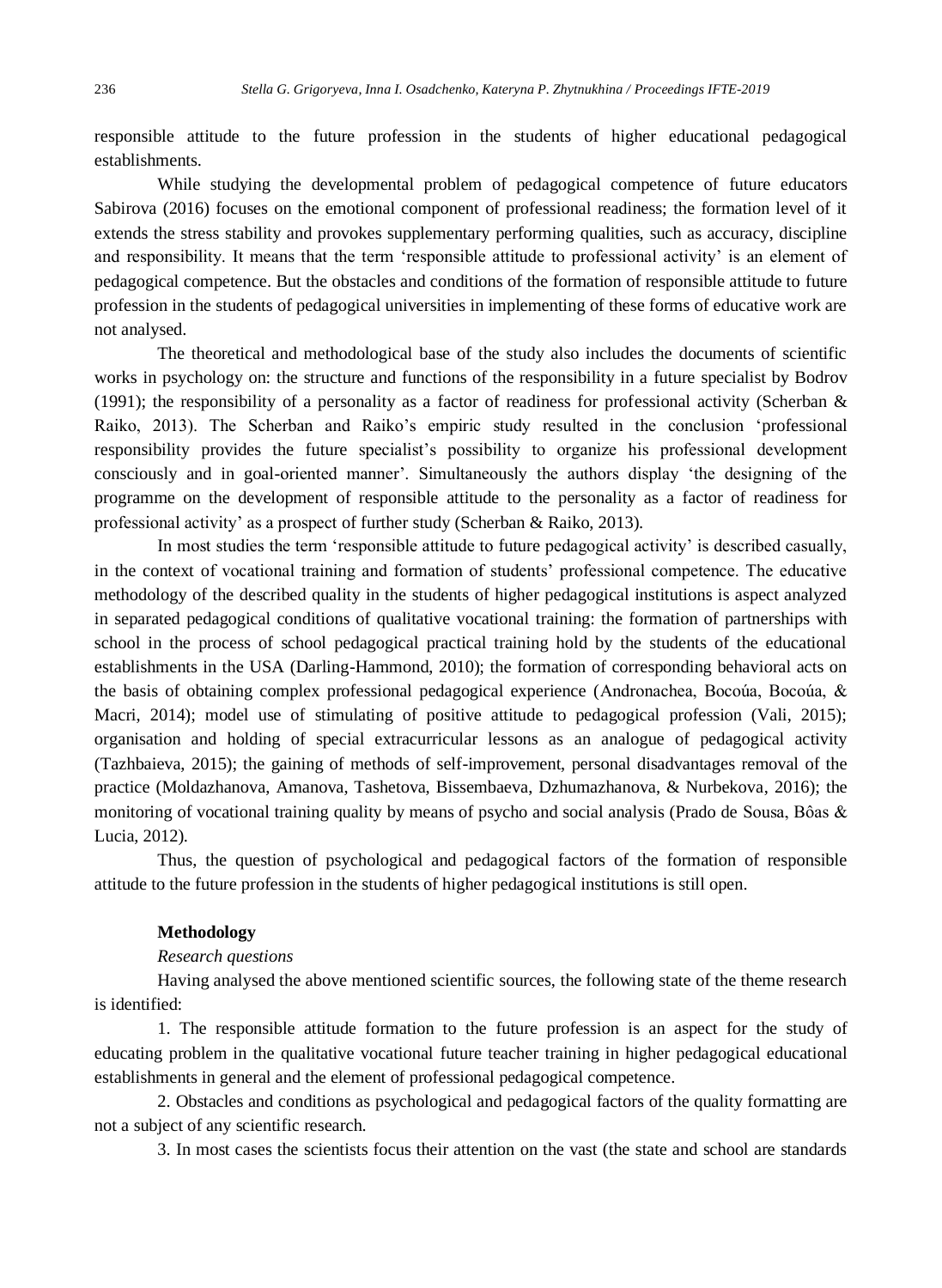of responsible attitude to the profession) and local approaches (an individual character of the phenomenon study; the responsible behavior examples of teacher mentors etc.). Thus, the conditions without obstacles (disadvantages) of the process are studied. It prevents from considering negative factors and a priori denies qualitative vocational future teachers training.

## *Research methods*

Respondents of the study included 358 students of the 3-rd and 4-th years studying in the specialty 'Primary Education' of the appropriate faculties and the following Ukrainian higher educational institutions: Mykhailo Kotsiubyntskyi Vinnytsia State Pedagogical University (Vinnytsia), Lesya Ukrainka Eastern European National University (Lutsk), Pavlo Tychyna Uman State Pedagogical University (Uman), Hryhorii Skvoroda Kharkiv National Pedagogical University (Kharkiv), Bohdan Hmelnytskyi Cherkassy National University (Cherkassy), Institute of Psychology and Education (Kazan). The choice of courses to teach students was made being based on their skills and erudition on practical activity of the profession by means of durable manufacturing practical training. For controlling and comparative analysis 36 students of the 4-th years studying in the specialty 'Practical Psychologist in Educational Establishments' of the above mentioned universities were involved into the experiment. For cross control and comparative knowledge data 28 lecturers (instructors of students' educational practical training, in the first place) of the listed above universities and 34 teacher mentors of pedagogical practice in general secondary educational establishments were also involved into the survey. Total – 62 educational specialists.

Statistical approach was a methodological base of the determination of psychological and pedagogical factors of the formation of responsible attitude to the future professional activity in the students of pedagogical universities. The approach was realized by means of systemic empiric material analysis. Systemic approach was also applied: the process of the formation of responsible attitude to the future professional activity in the students of pedagogical universities was considered as a component of vocational future teacher training system in higher educational establishments. Activity and competence approaches were laid proceeding from the methodology of forming experiment development.

The method of the study had three theoretical and practical stages (theoretical justification and experimental control): stating, forming and controlling. The methods of the study were the following: theoretical (analysis of psychological and pedagogical works and empiric material for comparison and unifying of different scientific views and facts; comparison, systematization and unifying in order to reveal causative-consecutive connections of the studied phenomenon and the detachment of pedagogical conditions for the formation of responsible attitude to the future profession in the students of higher pedagogical establishments); empiric (using questionnaires, polling, discussion, testing based on the series of the authorial questionnaires, survey and tests; pedagogical experiment); statistic – methods of mathematical statistics for determining of statistic importance of the obtained results (arithmetic mean determination).

The method of stating experiment is based on the use of authorial: using questionnaires, testing, polling and discussion in order to diagnose psychological and pedagogical factors (obstruction and obstacles) of formation of responsible attitude to the future profession in the students of higher pedagogical establishments; self-estimation and estimation of the formative level of the mentioned quality. Theoretical principal of the authorial method of questionnaire, testing and polling included the British psychologists' recommendations on testing in the educational branch including 1) disadvantages considering pedagogical testing: limit of the content and sphere of the studied problem; disability of describing separate qualities of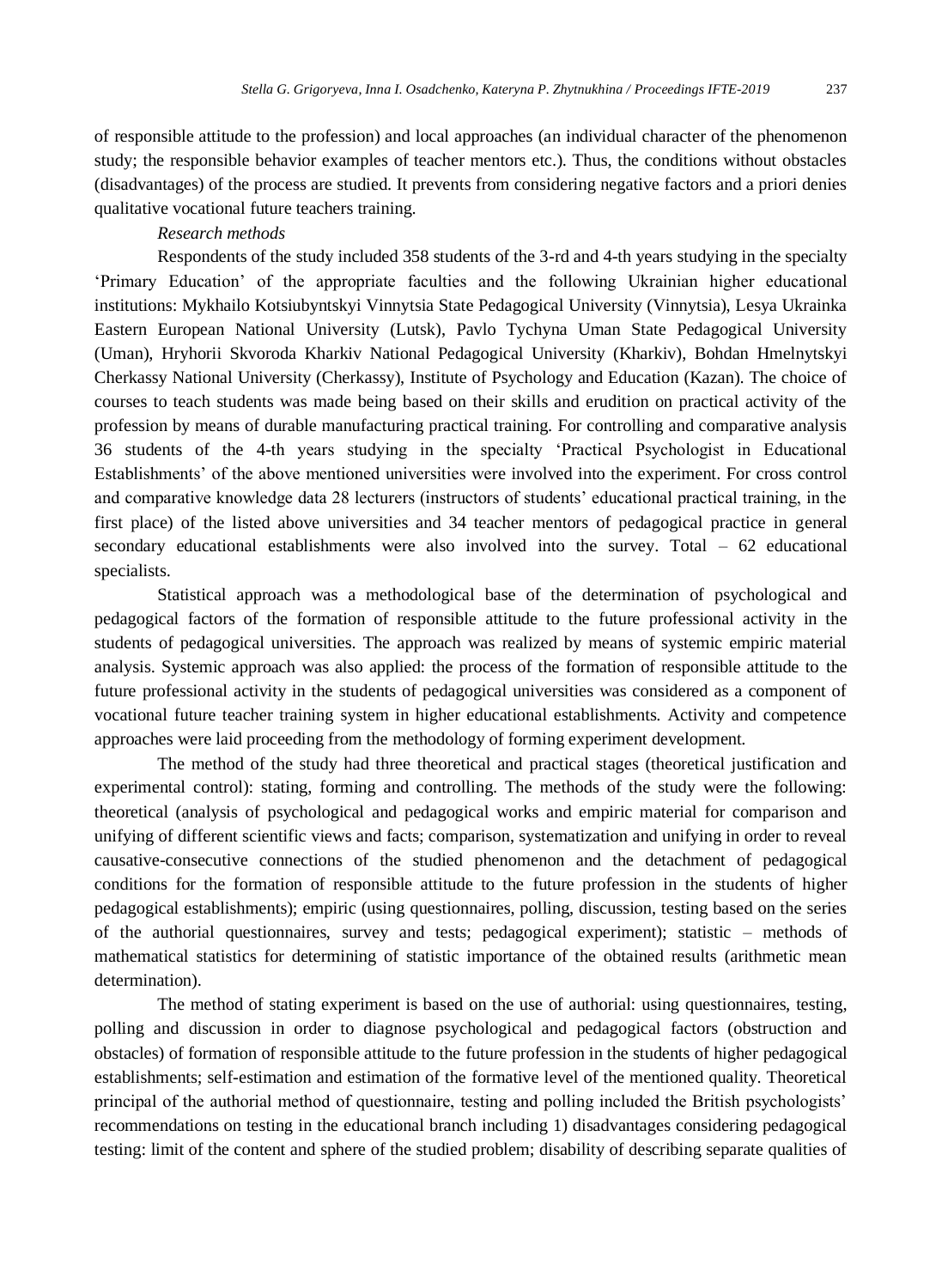a student' personality (Raven, 1991); 2) etiquette of pedagogical study (Raven, 1997); 3) peculiarity of social and cyber systems for diagnosing in education (Raven & Navrotskyi, 2001).

Using authorial questionnaires meant the determination of the following: characteristic of a responsible teacher of a general secondary education establishment, primary school in particular; psychological and pedagogical obstacles in teachers / future teachers for responsible attitude to professional activity and the formation responsible attitude to professional activity in future teachers; psychological and pedagogical conditions of the formation of the mentioned quality in higher educational establishments. The respondents were supposed to give a written answer to five questions on the formation of the responsible attitude components to the future profession in the students of higher pedagogical educational establishments. These components include valuative and motivated (the factors that interrupt the formation and display of the studied quality in the future educational specialist), cognitive (the knowledge of content and the structure of responsible attitude to the future pedagogical profession), operative and activity-based (psychological and pedagogical conditions, behavioral acts of the mentioned quality formation / display). Determination of the forming state of the studied quality cognitive component was analyzed by means of respondents to continue two uncompleted sentences on the characteristic: teacher's personality structure ('The responsible may be a teacher who…') and the studied quality ('The responsibility to professional duties of a teacher is…'). Similarity of the characteristics in respondents' answers was predicted, as well as similarity of the factors in students' answers: obstacles for formatting (in higher educational establishments in the process of vocational training) and display (behavioral acts in the process of educational practical training in general secondary educational establishments) of responsible attitude to the future pedagogical profession. The last question was for the detaching and determining of the ways for causative-consecutive connection removal in the educative process of future teacher training: psychological and pedagogical conditions of the studied quality formation in higher educational establishments.

Authorial testing (including variants of answers) consisted of similar and close questions on the display: the characteristic of teacher's responsibility in a general secondary educational establishment, in primary school particularly; environment and the subject of the quality active formation; psychological and pedagogical obstacles in teachers / future teachers to have a responsible attitude to professional activity. The respondents were offered to choose one or several answers among the given variants (from three to six) in order to clear up the formatting state: valuative and motivated (a subject and environment that provoke and prevent from the formation / display of the future teacher's studied quality), cognitive (the knowledge of feeling structure), operative and activity-based (the obstacles of formation / display of the quality) components of responsible attitude to future teacher profession in the students of higher educational establishments. In order to reveal the formation state of a cognitive element of responsible attitude to the profession it was offered to paraphrase uncompleted sentences of the previous questionnaire as the quality characteristic ('The feeling of responsibility to the profession include…'). It was supposed in the answers of tested students to state the characteristic similarity of responsible attitude to the profession obtained in the previous questionnaire. Besides, the given variants of the answer on the knowledge of the analyzed feeling structure also included the characteristic of three components of the quality for students: valuative and motivated (interest, aspiration), cognitive (knowledge), operative and activity-based (planning and organization; possibility).Specifying of the studied factors obtained in the previous questionnaire was predicted.

We pay attention to the fact that while testing, the respondents were able to choose among two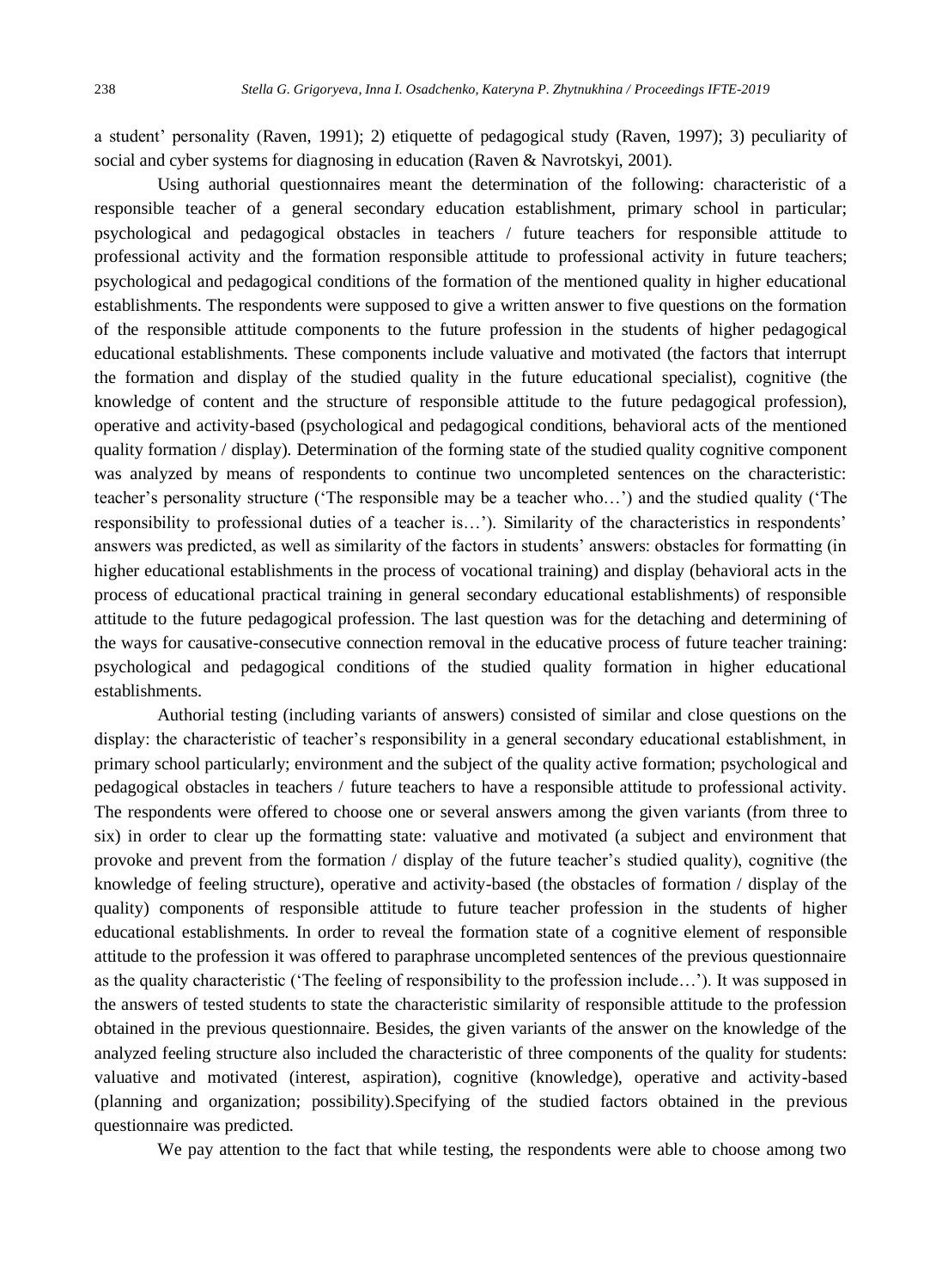given variants of the answer. Thus, the total variants of answers were less than 100 %. Since the offered answers in every variants to every question were more than 20, to make it suitable they were those that jointly summed 25 % of the offers and considered in the study.

Polling (with further discussion) was supposed to be given after the questionnaire had been conducted and the testing in order to reveal: self-estimation and the estimation level of the formation of responsibility to the profession in the students of teacher training universities and the need of the quality formation in the educative process of vocational training in higher educational establishments. The method was of frontal character. The respondents among two questions were offered only one variant ('Yes', 'No', 'I don't know'). Here the total was 100 %.

The discussion had been planned for specifying and unifying of formatting psychological and pedagogical conditions of responsible attitude to future profession in the students of higher pedagogical educational establishments. They were supposed to be determined in empiric way.

The method of formatting experiment consisted of two elements: theoretical (via the analysis of unified statistic methods detachment of the obtained empiric material of the formation of responsible attitude to future profession in the students of higher pedagogical educational establishments) and practical (realization of the detached conditions in educative practice of higher pedagogical educational establishments).

The method of controlled experiment is similar to the method of stating experiment (using questionnaires, testing, polling and discussion) in order to compare predicted and real results of selfestimation and the estimation of the formation of responsibility to the future profession in the students of higher pedagogical educational establishments.

## **Results and Discussions**

Analysis of empiric material of stating stage of the study has proved our expectancies and showed the relative consentient views of different category respondents in the process of being questioned and tested. Thus, further for suitable perceiving we give the average findings from respondents of different categories in general: students of the 3-rd and 4-th years studying in the specialty 'Primary Education' and the students of the 4-th years studying in the specialty 'Practical Psychologist in Educational Establishments' (394 students in total). The final results were taken with arithmetic mean determination.

On the results of using questionnaires, testing and discussion data in accordance with the respondents' views, the responsible teacher is the one who:

- has earnest, scrupulous and devoted attitude to the commission and his work  $(93.2 \%)$ ;
- has no fear of taking a decision in difficult pedagogical situations (65.7 %);
- holds a scrupulous preparing for the lessons  $(65.7 \%)$ ;
- is concerned and respects every pupil  $(65.7 %)$ ;
- fulfils and follows position requirements  $(44.8\%)$ ;
- is engaged in self-education, self-development and self-realization (32.6 %).

In the structure of teacher's personality and responsible attitude to professional duties the respondents determined to be the following main features of character (100 %): the desire and fulfilment of the commissions of the school authority and curricula (78.9 %); the ability and skill (having no fear) to take quick, correct and optimal decisions in professional situations (78.9 %); theoretical and methodological knowledge (56.4 %); being organized (44.8 %); being disciplined (44.8 %); teacher's scrupulous attitude to qualitative fulfilment of his professional requirements (44.8 %); constant self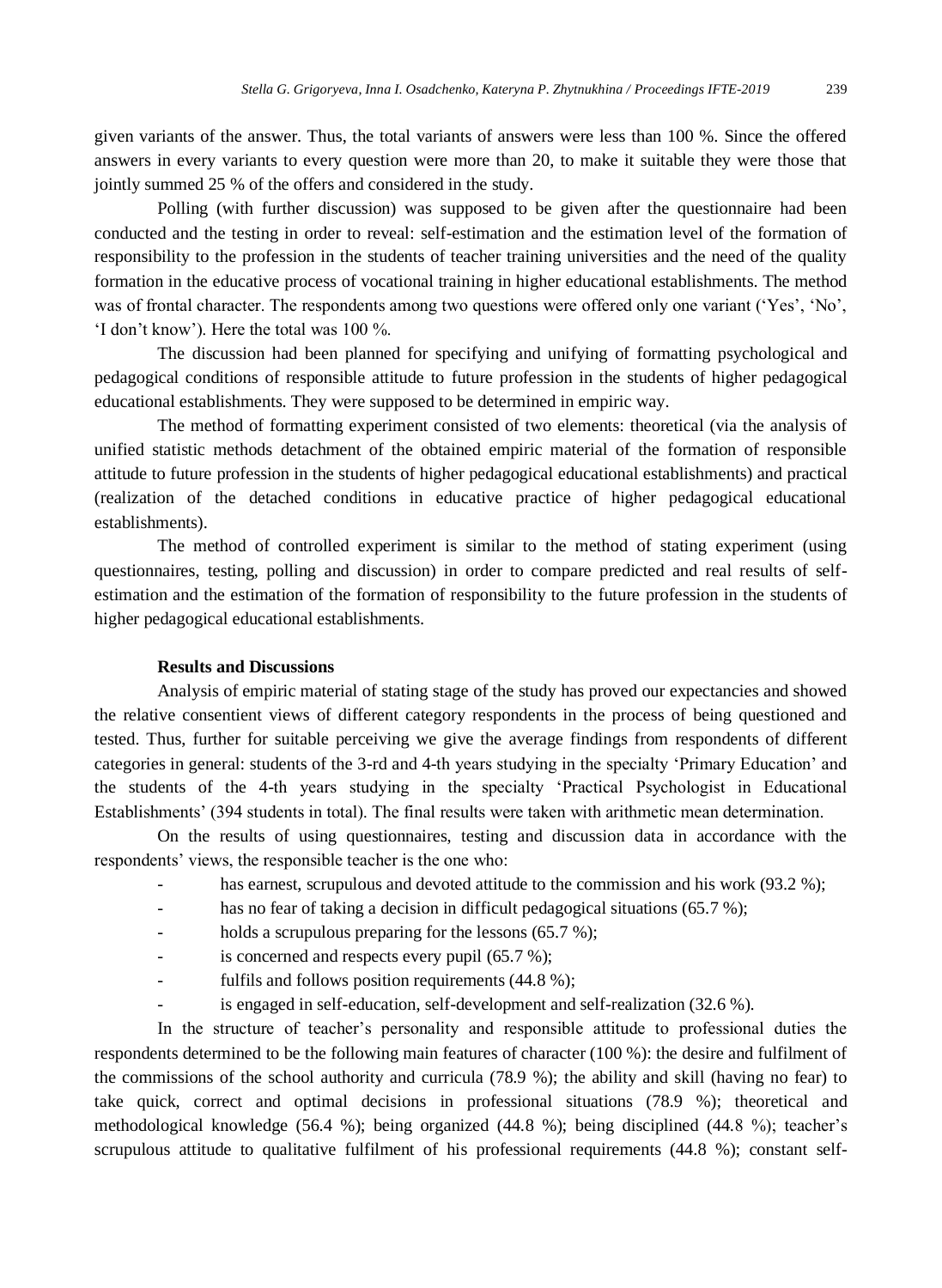education and self-development (44.8 %) etc.

Thus, the key terms of responsible attitude for professional activity the future teachers consider 'professional / position requirements and commissions', 'pedagogical situation', 'scrupulosity', 'selfeducation', 'self-development' and etc.

The respondents stated the following psychological and pedagogical obstacles of responsible attitude to teacher professional activity:

- discrepancy of present-day reform (the concept 'New Ukrainian School') to the real situation in general secondary educational establishments (100 %);

fear of taking correct and optimal decisions in professional situations (78.9 %);

low salaries, medical support on the state level (44.8 %);

lack of knowledge, skills and desire to take up the post (44.8 %).

It is urgent to underline the fact that the students concluded he discrepancy of present-day reform (the concept 'New Ukrainian School') to the real situation in general secondary educational establishments except but on the base of the result of manufacturing practice and their discussion in mass media. First of all it proves social activity and indifference of present students about future professional activity.

According to them the following factors prevent from the formation of responsible attitude to the professional activity in the future teachers in higher educational establishments: the older generation's attitude to teaching profession (lecturers of universities and practical teachers) as a negative example (44.8 %); the perspective of low salary (29.3 %); the lack of motivation to learn and work (29.3 %); lecturers' irresponsible attitude, the lack of skills to inform the students about responsible attitude to the profession of a teacher (29.3 %).

Simultaneously, 44.8 % of respondents affirmed that in the context of the formation of responsible attitude to the future profession in the students of higher pedagogical educational establishments the type of psychological and pedagogical obstacle depends on every one – individually. We consider the information to be enounced because higher education is a willing process, to contrast with compulsory general secondary education. A priori education in a university is determined by self-education by 60 %. That is why stimuli and motivation known to be laid on the stage of training course choice while entering a higher educational establishment. If someone wants 'to find an obstacle for himself' – the reason for truancy – he will definitely find or make it up.

44.8 % of students are convinced that in order to form responsible attitude to the profession in the future teachers in a higher educational establishment the lecturers should demonstrate a need for: motivation (in the emotional way); implantation the feeling from the 1-st year studying by using practical cases on the classes (lectures in particular); display of persistence in educative work etc.

It is obvious that the respondents noted the environment to provoke the formation of their responsible attitude to teaching profession is: educational environment of the higher educational establishment (56.6 % - 223 students) they study at; educational environment of the general secondary educational establishment (39.3 % - 155 students) they study at; professional environment of the secondary educational establishment (4.1 % - 16 students) their practical training was held in. The next fact is similar; with slight difference in per cent the future teachers identified the following subjects of the formation of their responsible attitude to the teaching profession: the teachers of the higher educational establishment they study at (55.8 % - 220 students); the teachers of the secondary educational establishment they studied (37.8 % - 149 students); the pupils they taught during their school practical training (2.5 % - 10 students); teacher mentors of the secondary educational establishment their pedagogical practical training was held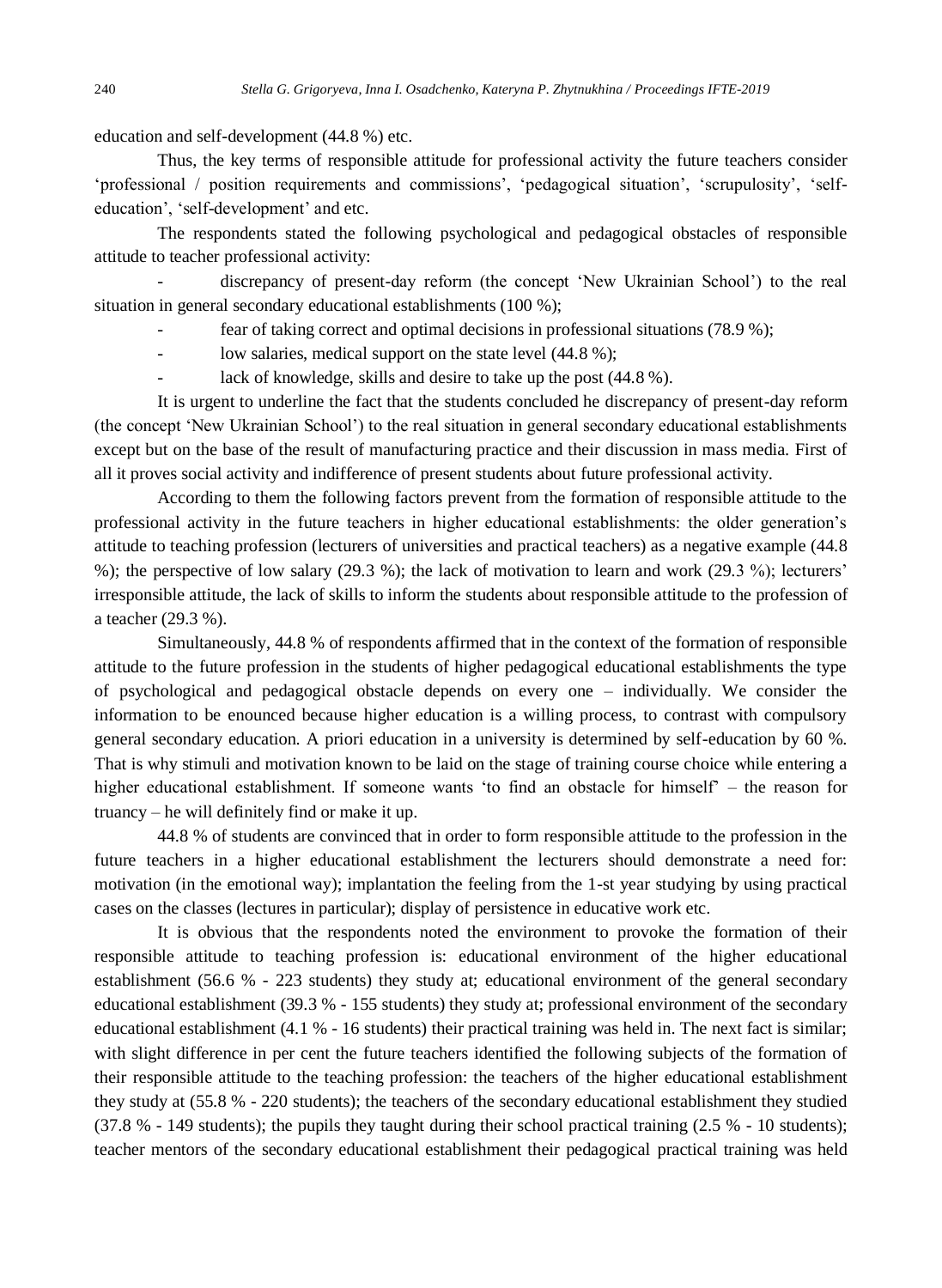(2.0 % - 8 students); parents of the pupils they taught while their pedagogical practice was being held (1.6 % - 6 students). Only one student (0.3 %) identified her parents teachers as a subject of the formation of responsible attitude to the teaching profession.

It is interesting to stress that after having their school practical training held the future teachers noted the following basic psychological and pedagogical, organizational reasons (obstacles) of what with their irresponsible attitude to the professional (future) activity:

lack of stimulating and motivation for important social working results of school authority and the state (low salary and restrained social package) (57.6 % - 227 students);

fear of taking a responsible decision in professional situations (51.3 % - 202 students);

lack of formed responsible attitude to the profession in the process of vocational training (50.8 % - 200 students).

The first detached reason is of national and organizational level, the next two reasons are of higher educational establishments' sphere. The first problem (low salary) the student teachers noted having never had a salary – on the level of observation and analysis being under the impression of the communication with the teacher mentors. In the further discussion the students stated that the next two psychological and pedagogical reasons are interdependent: lack of formed responsible attitude to the profession in the process of vocational training resulted in the fear of taking a responsible decision in professional situations.

The next evidence in the survey appeared to be interesting:

- 59.9 % of students considered themselves to become responsible teachers in future;
- 23.4 % hesitated to answer the question;

the rest (16.7 %) of the students having their school practical training considered to be irresponsible to the future profession. The reasons for it are different: from full disappointment of the profession choice to the life apathy that has a situational character.

The summarized analysis data of self-estimation level of the formation of responsible attitude to the profession in the students of higher pedagogical educational establishments are presented here diagrammatically (Figure 1):



Figure 1. Self-estimation level of the formation of responsible attitude to the profession in the students of higher pedagogical educational establishments (stating experiment)

We consider self-estimation level of the formation of the studied quality to be high. Thus, for cross control and comparative analysis 62 teachers were involved in the study: instructors and teacher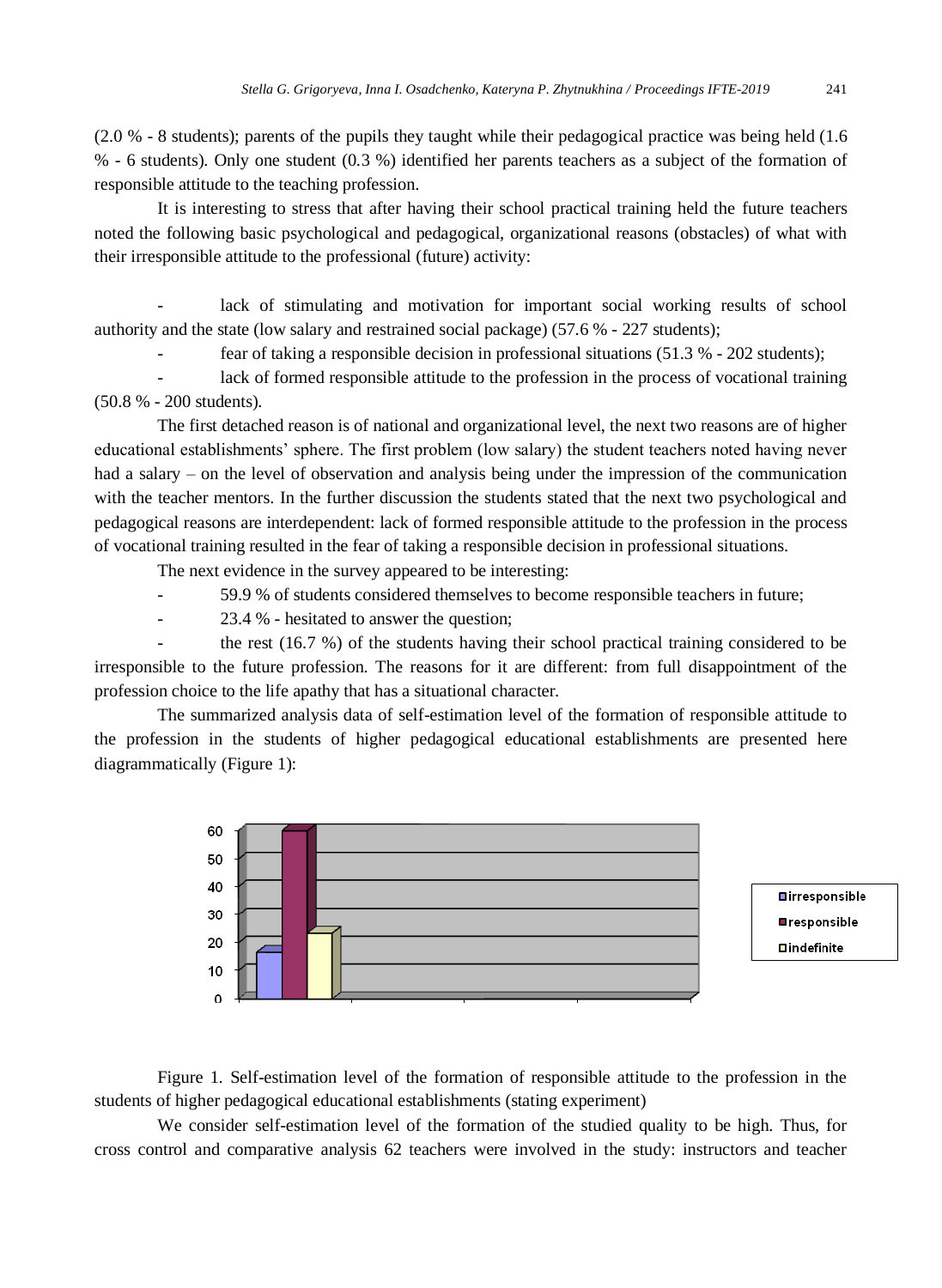mentors of students' educational practice. The respondents evaluated the same quality of the students. The outcomes were found to be opposite:

- 24.2 % of teacher in the period of school practical training considered the students (future teachers) to be responsible;

- 16.1 % - hesitated to answer the question;

the rest of the respondents (59.7 %)after the period of school practical training considered the students (future teachers) to be irresponsible to their profession.

The reasons for the situation are also different: lack of vocational training in a higher educational establishment (lack of knowledge of professional duties: inaptitude to plan and organize the activity); the students being ill-bred; full disappointment of the profession choice; situation or constant life apathy (tiredness and passiveness); lack of students' motivation and the need of responsible feeling training etc. Besides, in discussion the teachers stated high students' self-estimation level of the formation of responsible attitude to the profession caused their inadequate reception of the mistakes while taking decisions in educative pedagogical situations. The students solved the educative pedagogical situations incorrectly, but they were convinced in their right.

The results are presented here diagrammatically (Figure 2):



Figure 2. The teachers' estimation level of the formation of responsible attitude to the profession in the students of higher pedagogical educational establishments (stating experiment)

We identify the data to be negative and called them 'misinterpreted (incorrect) students' interpretation of the sense of responsible attitude to the profession'. It is vital to stress that their high selfestimation level is possible to be reasoned by the effort not to be 'worse' than the rest of group-mates, the fear to make teachers angry with low rates, self-estimation and ambitions.

It is hundred per cent that while the survey was being conducted the respondents (both students and teachers) identified the necessity (need) in higher pedagogical educational establishments particularly to form systematically responsible attitude to the teaching profession in future teachers.

Thus, stating experiment helped to find the following contradictions:

In spite of the determined complete need to form responsible attitude to the future profession in the students of higher pedagogical educational establishments, the inadequate students' selfestimation level of the formation of the studied quality was stated.

- Though the cognitive structure component of students' formatting responsible attitude to the teaching profession had been explained, operative and activity-based component in the form of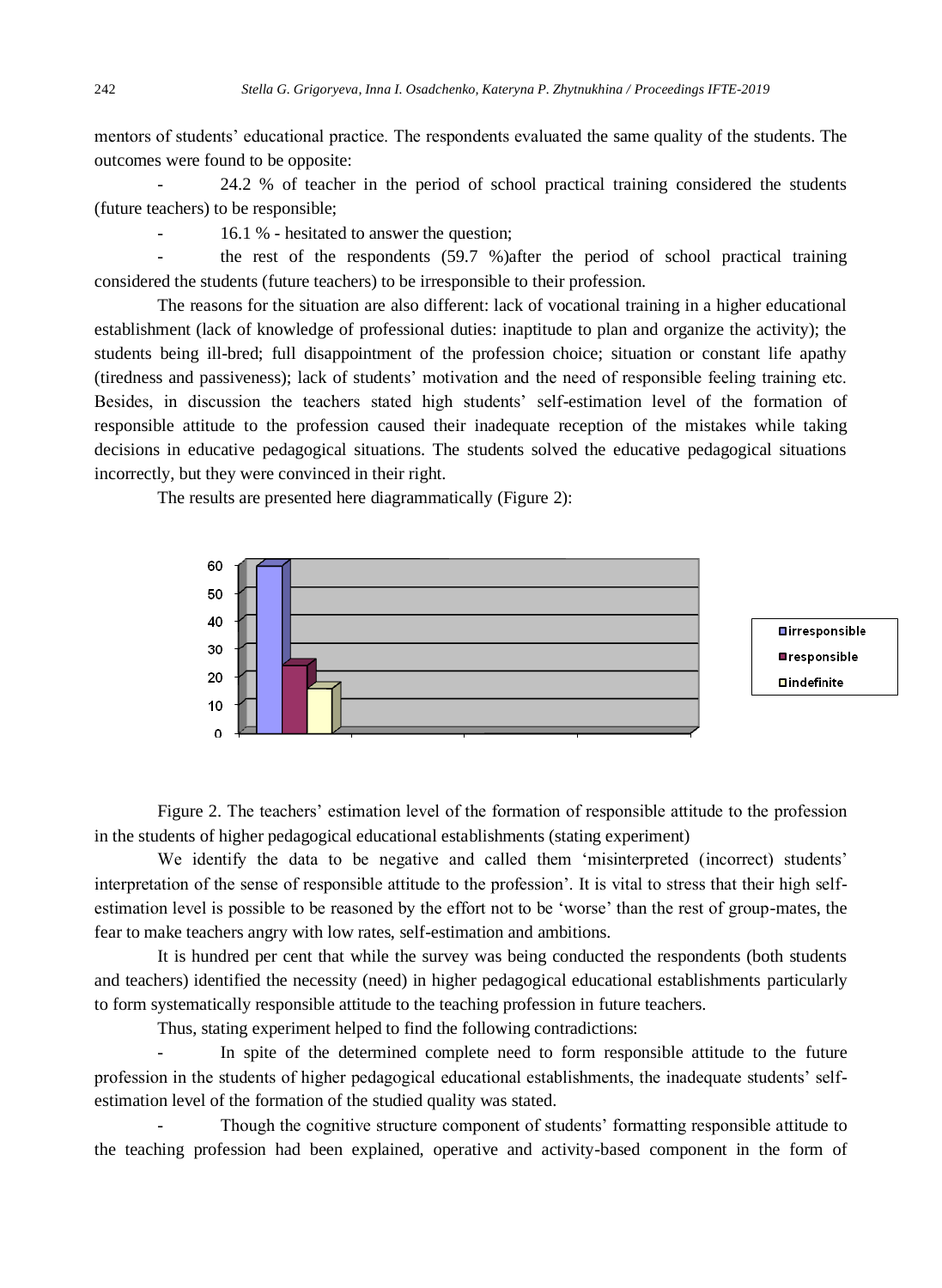incorrect decisions in educative pedagogical situations was still unsatisfactory in practice.

The substantiation of the above mentioned outcomes we see in the following:

- The students of the 3-rd and 4-th years of studying of higher educational establishments, being respondents, by the moment of the survey in fact had obtained theoretical training and partially practical training.

The skill to make a correct decision in educative pedagogical situations as a component of pedagogical skill is being formed during more than one year. Here the synonym 'professionalism' is appropriate.

Correct decision-making in educative pedagogical situations is a subjective phenomenon and difficult to be estimated because it depends on the context that has a subjective character (is influenced by personal characteristics). That is why practical teachers have their personal views on the decision estimation made by students.

The feeling of responsible attitude to the professional activity as a component of general good breeding of future teachers is determined as a complex phenomenon and requires enlarged diagnostic methods and the duration of diagnosing.

Formatting stage of the pedagogical experiment had two directions: theoretical (the detachment of psychological and pedagogical conditions of the formation of responsible attitude to the profession in the students of higher pedagogical educational establishments) and practical (the realization of the conditions on practice).

Proceeding from the analysis of the obtained empiric material psychological and pedagogical conditions of the formation of responsible attitude to the profession in the students of higher pedagogical educational establishments are highlighted:

the need to stimulate students' interest to important social results of the work, selfeducation and self-realization;

the giving of the information of full value on the list and compliance of the future teacher position requirements;

the teaching of planning and organization techniques of the activity and correct mobile decision-making in educative pedagogical situations in order to prevent the fear of an action and final result (actions on the basis of regulatory and legal awareness according to the scheme: 'situation  $\rightarrow$ decision-making in accordance with the current legislation  $\rightarrow$  result', in the first place).

Here pedagogical situation (Osadchenko, 2011) is viewed as:

- a didactic unit of vocational future teacher training (a separate educational assignment);

a unit of teacher's daily professional activity (pedagogical activity – endless list of pedagogical situations).

It is explained that every psychological and pedagogical condition coincides with generally accepted components of the readiness to professional activity: motivated and complete (the first condition), cognitive (the second condition), operative and activity-based (the third condition).

Theoretical justification of the realization of the detached psychological and pedagogical conditions of the responsible attitude formation to the future profession in the students of a pedagogical university is formulated in the following postulates:

1. The feeling of responsibility is formed while educational and educative assignments and commissions of professional course at classes and extracurricular hours are being completed.

Educational and educative assignments that draw on the solving of educative pedagogical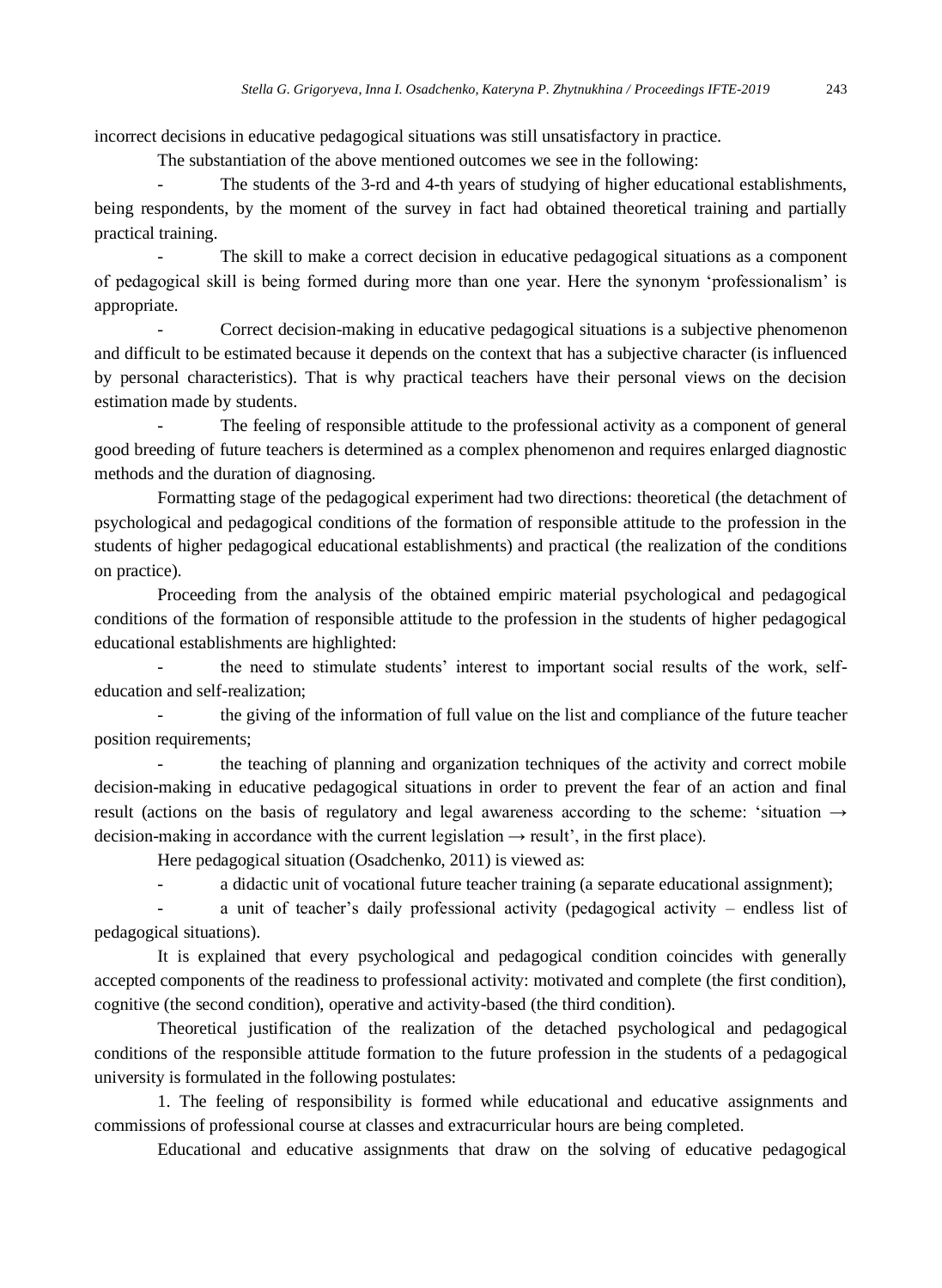situations are divided into key (provided for the work program of a separate educational course) and additional assignments. Additional educational and educative assignments are subdivided into:

- provided for a work program of a separate educational course as: an additional time job because of different students' rate of basic educational assignments being done; creative complicated assignment to form separate additional qualities in future teachers;

- not provided for a work program - context when educative pedagogical situation is formed in the context of another assignments being done or at the lesson in particular.

2. Though we interpret pedagogical activity as an endless list of correlated pedagogical situations, educational and educative assignments and commissions are known to be designed in the form of complex educative pedagogical situations to be solved by future teachers.

For example, while studying the course 'Theory and Methodology of Education' the following assignment is appropriate: Design an educative project for primary school pupils 'Let us Save Environment!'. The example of educational and educative commission: At extracurricular time help practical teachers to organize and conduct the above mentioned project.

Detached psychological and pedagogical conditions were presented to be discussed by the teachers and students. It concluded in the third condition (the practical skills obtaining of responsible attitude to the professional activity of a teacher) to be preferred by the respondents (65.5 %). The first condition was chosen by 24 % of the respondents, the second – 34.8 %. Note: the choice was offered according to the scheme of the possible choice of two among three variants.

The summarized results of the discussion of psychological and pedagogical conditions of the formation of responsible attitude to the professional activity in the students of higher pedagogical educational establishments are presented in the diagram (Figure 3):



Figure 3. Psychological and pedagogical conditions of the formation of responsible attitude to professional activity in the students of higher pedagogical educational establishments (results of the empiric material analysis)

The realization of the psychological and pedagogical conditions was performed correlate: every other condition provided the realization and continuation of the previous condition realization. That is why at every stage similar forms and methods of educative work with the students were used. For example, one after another the discussions were held in order to provoke in the students the interest to important social result of the work, self-education and self-realization on the following titles: 'What does the term 'responsible attitude to the teacher profession' mean?', 'Causative-consecutive Connections in Pedagogical Activity', 'The Importance of Correct Decision-making in a Pedagogical Situation', 'Responsible: Is There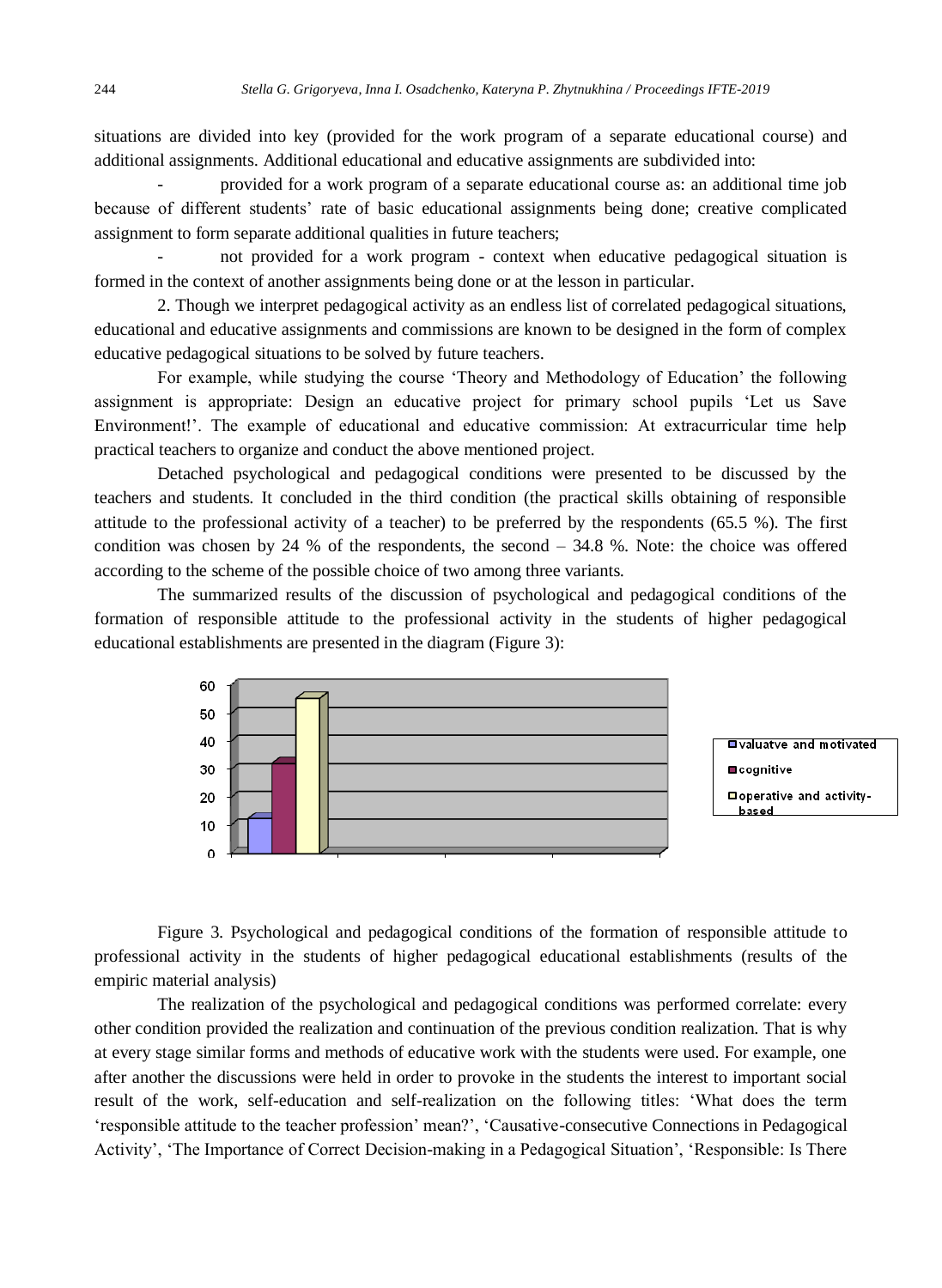an Alternative?', 'Self-confidence Training', 'The Responsibility Training on the Life and Fate of Others', 'Responsibility = Professionalism'. Among the forms of educative work the next appeared to be effective: 'Festival of Pedagogical Skill', the contest 'Super Responsible', the scientific group 'Pedagogical Volunteering', the work-shops of practical teachers on the samples of educative pedagogical situations solving and the importance of pedagogical decision-making; scientific and practical conferences, seminars and trainings of the studied issue; personal and group tutorials, visiting practical lessons to general secondary educational establishments; thematic meetings with outstanding education scholars; educative lessons etc.

The following most effective educative methods are outlined: working out of norms of appropriate behaviour; disputes; different methods of interactive educating (Pometun, 2007) in order to form the ability to make a mobile appropriate decision ('The Decision Tree', 'Semantic Map', problem group solving, role and imitating games, 'Mind Storm', the method 'Press', 'Ideas Auction', 'Take the Position', ' $1 - 2 - 4 -$ All Together', 'Public Hearing', 'Court in the Own Name'); instruction designing for future teachers; conversations, in particular personal conversations on the correct tolerant decision-making; involving in creative cooperation; group commission; analysis of the decisions made; information messages on the samples of responsible attitude to teaching profession via mass media; case-study; designing of the successful situations etc.

At the stage of the cognitive component forming of the future readiness to professional activity educative work on the realizing stages of the purpose and predicted final results in educative pedagogical situation is a vital task for a teacher. It was appropriate to use the methods of educative work with students in the form of: explanation; pedagogical requirement; instruction; discussion; analysis of the responsible decisions taken by practical teachers in educative pedagogical situations; case-study (the examples of educative pedagogical situation solving with the supplement in the form of legal principles of responsible decision-making) etc.

The third psychological and pedagogical condition of the formation of responsible attitude to the future profession in the students of higher pedagogical educational establishments (teaching of the planning and organizing techniques of the activity and correct mobile decision-making in educative professional situations in order to avoid the fear of the action and final result) is a process and result of the first two conditions realization. Here it is interpreted as teaching of the actions on the basis of learning legal principles (cognitive component) in accordance with the scheme: 'educative pedagogical situation  $\rightarrow$ decision-making in accordance with the current legislation  $\rightarrow$  results'. At the stage the attention was focused on the students' completion of educational (in accordance with the curriculum) and educative situation assignments (in accordance with the plan of educative work and situation activity).

The implementation of the conditions via experiments and surveys was being done during an academic year. At the control stage of the pedagogical experiment the same methods appropriate for stating experiment were used.

To contrast with the stating stage of the experiment the results of the survey appeared to be cardinal:

- 37.8 %, 149 students are assumed as responsible teachers;

- 31.7 %, 125 students hesitate to answer the question;

the others  $(30.5 % - 120$  students) are assumed as irresponsible in the attitude to the future profession

The following data are of specific features: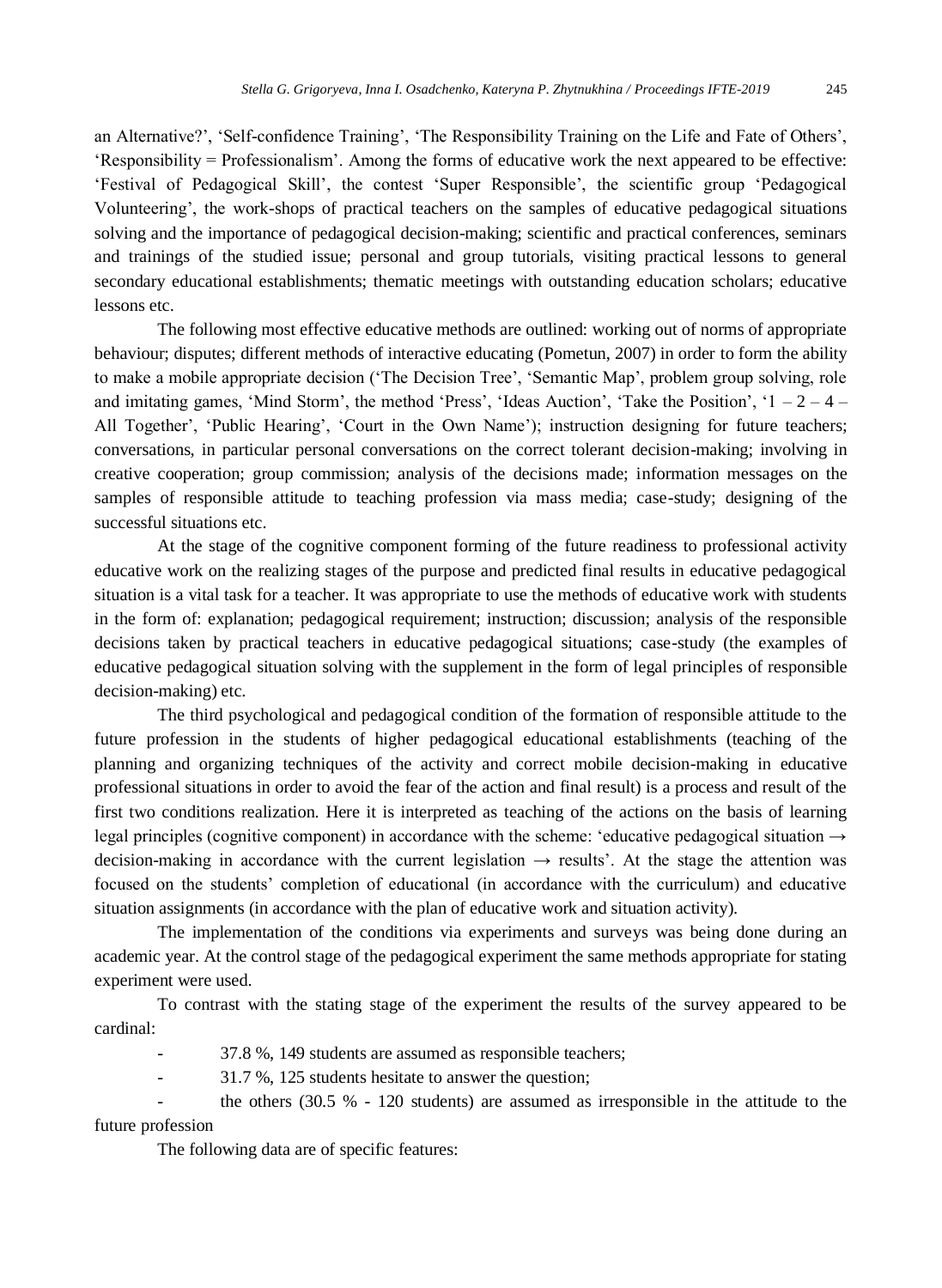1. The difference appeared not in quantity but in the students' transition from one respondents' group to another.

Thus, most of students 'migrated' from the group 'irresponsible' to the group 'responsible' and vice versa. During the next discussion they explained the fact by the verdicts of pedagogical practice results in general secondary educational establishments. It was done by the self-analysis of decisionmaking in educative pedagogical situations. The fact convinced the students in the reduction of the level of responsible attitude to the future profession (final disappointment in their potential possibilities and a mistaken choice of the profession; exaggeration of their professional competence) etc.; the rise of the responsibility level (the confirmation of sufficient level of their professional competence; the confirmation of the level of potential professional possibilities and correct choice of the profession, etc.).

2. Students' self-estimation is adequate if the constant control, correction and teachers' estimation of their acts are presented.

3. The educating of responsible attitude to the professional activity is a purposeful process that is connected with the formation professional competence and the assurance of correct choice of the profession (professional identity).

The summarized results (controlled experiment) of the analysis of self-estimation level of responsible attitude forming to the profession in the students of higher pedagogical educational establishments are presented in the diagram (Figure 4):



Figure 4. Self-estimation level of responsible attitude forming to the profession in the students of higher pedagogical educational establishments (controlled experiment)

Instead, the teachers (62 instructors and teacher mentors of students' educational practical training) estimated the same students' quality as following:

- 54.8 % (34 persons) of teachers assume the future teachers as responsible;

- 25.8 % (16 persons) of teachers assume the students as irresponsible'

the others 19.4 % (12 teachers) hesitate to answer the question.

The next discussion of the survey results with the teachers demonstrated the reasons for data changes as the reason of:

the rise of confidence level in the students who had appeared as persistent and hardworking in educational and educative assignments completion, even in the cases of incorrect decisionmaking in educative pedagogical situations;

the reduction level of estimation of students' educational and educative assignments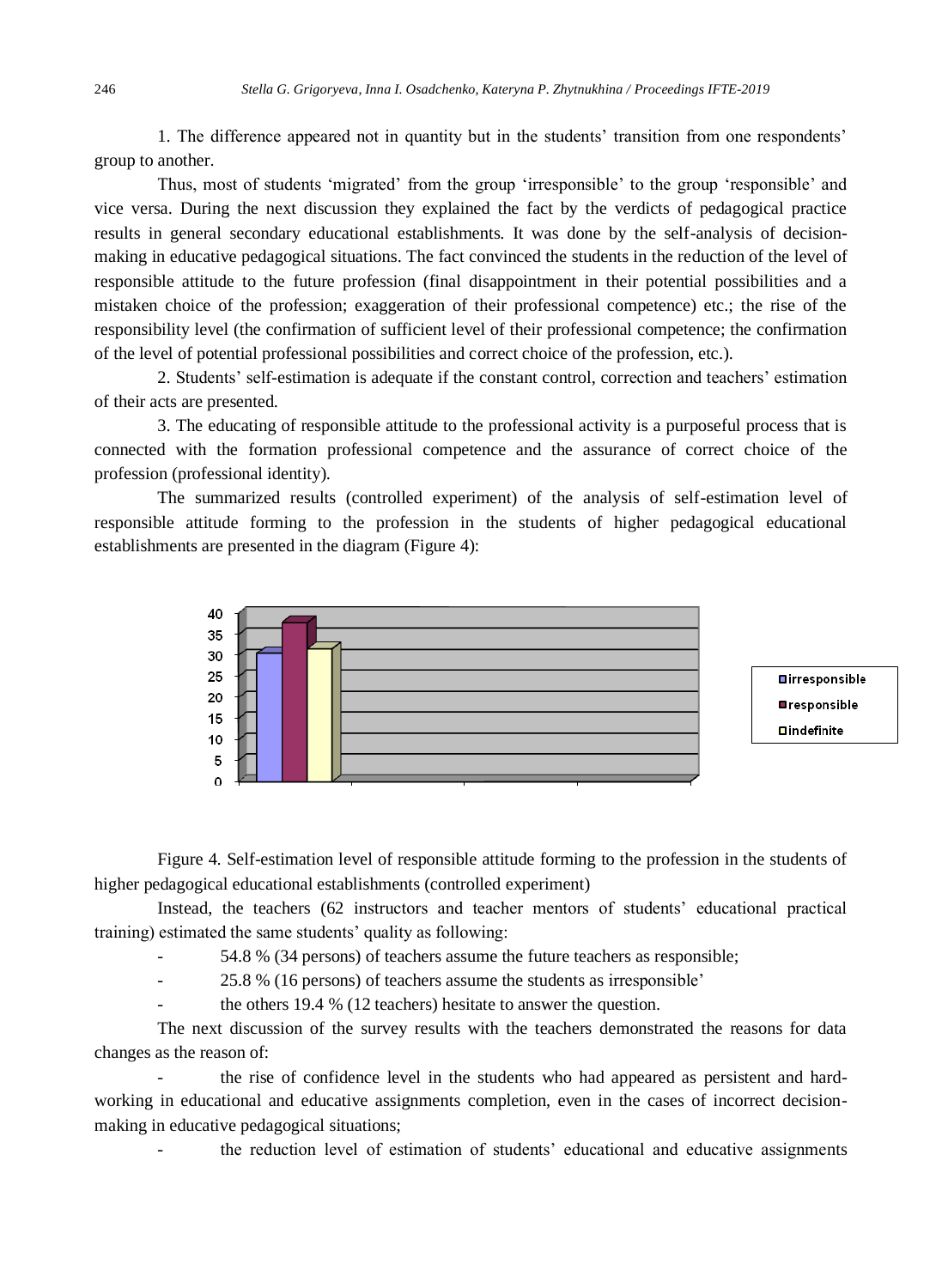completion in the case of them being passive and indifferent to the norms obtaining the professional activity

The results are presented in the diagram (Figure 5):



Figure 5. The teachers' estimation level of responsible attitude forming to the profession in the students of higher pedagogical educational establishments (controlled experiment)

These data are interpreted as more objective to contrast with the results of the stating experiment:

- respondent-teachers appreciated the students' desire for self-improvement, the improvement of responsible feeling as a component of the future teacher personality;

respondent-students understood the sense of the term 'responsible attitude to pedagogical activity' in the following way: they tried to develop the feeling or seldom made a decision on their professional uselessness and the next profession changing.

Having generalized theoretical and practical survey of the theme research, a list of open to question principles are observed:

The formatting level of the phenomenon research is identified with the level of their responsible attitude to the completion of professionally oriented educational / educative assignment and commission. The level characterization means the coordination of estimation and self-estimation of assignment completion (action) and its result. Low self-estimation provokes the fear as an obstacle for responsible attitude to the completion of next assignments.

The key stage of responsible attitude forming to the future profession in the students of higher pedagogical educational establishments while completing educational / educative assignment includes a decision-making in the process of educative pedagogical situation solving. It is the decision that is taken by the future teachers and described as a completion result of educational / educative assignment.

The fear of decision-making while solving an educative pedagogical situation (fear of an action and final result) is denoted as a key psychological and pedagogical obstacle of a responsible attitude forming to the profession in future teachers.

Partially similar problems have already been studied, '…the ways of emotional experience [of young teachers] are possible to be described during a continuum, from the context of educational orientation till the working life context orientation; it proves that different students have different necessities on the views and support in this process'(Dahlgren & Chiriac, 2009). As a variant to solve the problem researches focus their attention on the perspectives to consider the formatting conditions of responsible feeling and cooperation of future teachers while studying at higher educational establishments.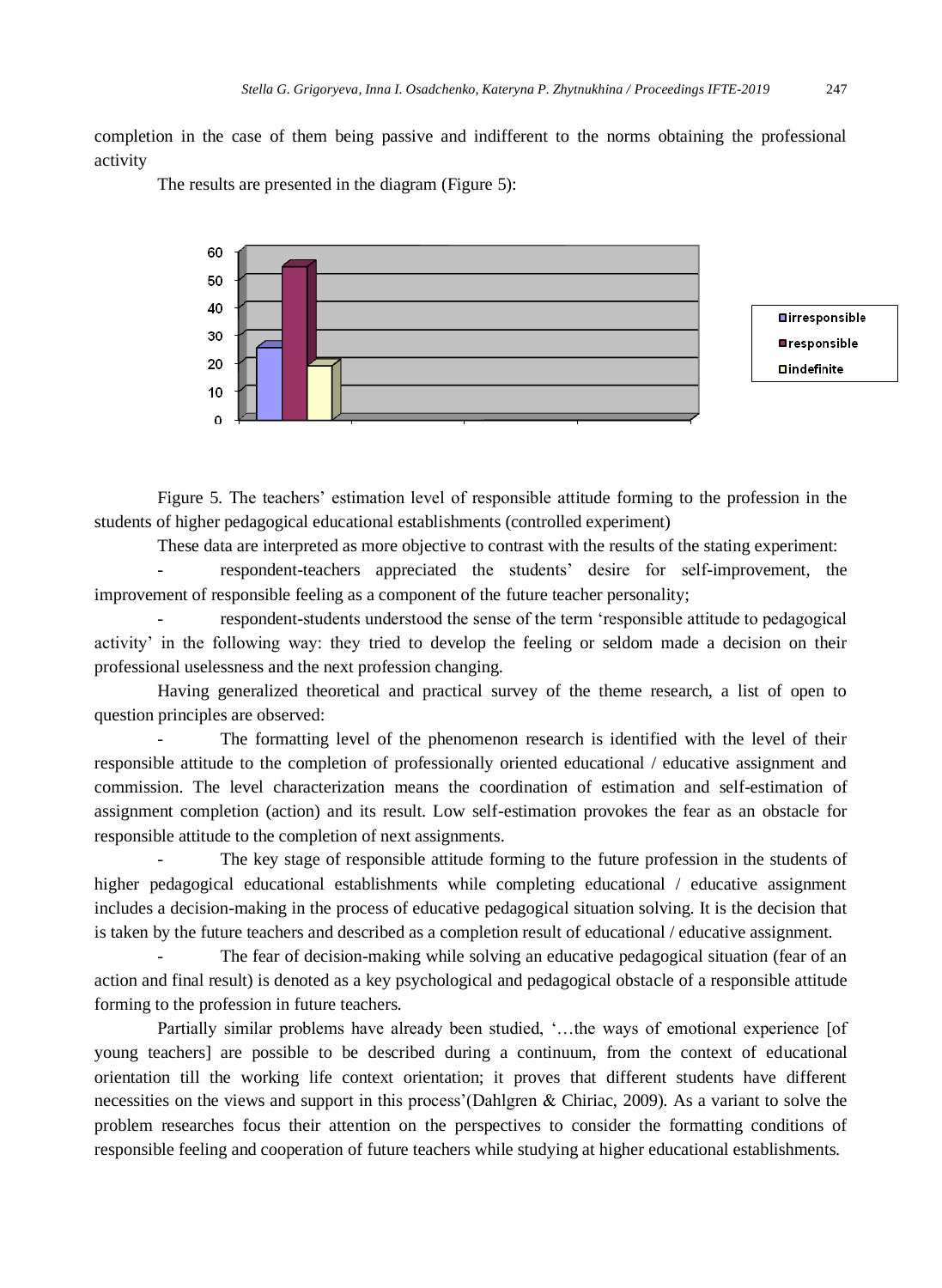The task of an educator is to teach students about the techniques of planning and organizing one's activity and mobile correct decision-making in educative pedagogical situations in order to avoid the fear of an action and final result (first of all, the actions on the basis of learning legal principles in accordance with the scheme: 'situation  $\rightarrow$  decision-making in accordance with the current legislation  $\rightarrow$ result'). Simultaneously the form and method diversity of the studied quality in higher educational establishments is necessary.

According to Sabirova (2016) students' tutorial work in higher educational establishments is one of the conditions for the component forming in the future teacher competence structure. It stimulates their self-determination in a society and the development of a specialist and professional. She considers voluntary unpaid work on days off ('subotnyk'), compiling of reference books and holding of Teachers' Day. We prove that these forms, methods and tools for educating future teachers are of individual character and local (of higher educational establishment, specialty and a student) and vast type (ethno-dependence).

Though, in general we share the Darling-Hammond's view (2010): educational programs that are not able to perform an appropriate teacher training 'must leave the business of pedagogical education'.

The studied quality is being formed during pedagogical activity and is similar to the term 'professional identity'.

Professional identity is a constant process of experience describing and reinterpreting. It touches both a person and a context; it consists of the sub-identity that is more or less harmonized. Future teachers are known to be active in the process of professional development (Dahlgren & Chiriac, 2009). We underline the correlation of these terms need further research.

In general the issue of students' attitude to future profession after the compelling of school manufacturing practical training requires detailed study. The problem of correlation of self-estimation level of responsible attitude forming to the future profession in the students of pedagogical universities with the real pedagogical activity is still open. It is urging to describe the adequacy of students' self-estimation in the studied issue. The techniques development of responsible attitude forming to the future profession in the students of pedagogical universities also needs further research.

# **Conclusion**

Thus, having analyzed scientific sources and empiric material the report has identified and characterized psychological and pedagogical factors (psychological and pedagogical factors of obstruction (obstacles)) and factors of promotion (condition)of responsible attitude to the future profession in the students of higher pedagogical institutions. The findings coincide with the completed assignments:

- the authorial complex of diagnosing psychological and pedagogical factors of responsible attitude to the future profession in the students of higher pedagogical educational establishments are identified and implemented. The issues outlined the following psychological and pedagogical obstacles of responsible attitude to the teacher profession in the future teachers: the fear to take correct and optimal decisions in professional educative situations; the lack of stimulation and motivation to important social working results by school authority and the state (low salary and restrained social package); low medical support on the state level; lack of knowledge, skills and desire to take up the position; lack of formed responsible attitude to the profession in the process of vocational training. Unsatisfactory level of students' operative and activity-based component responsible attitude to the future teacher profession in the form of incorrect decision-making in educative pedagogical situations is stated.

self-estimation and the estimation of responsible attitude to the profession in the students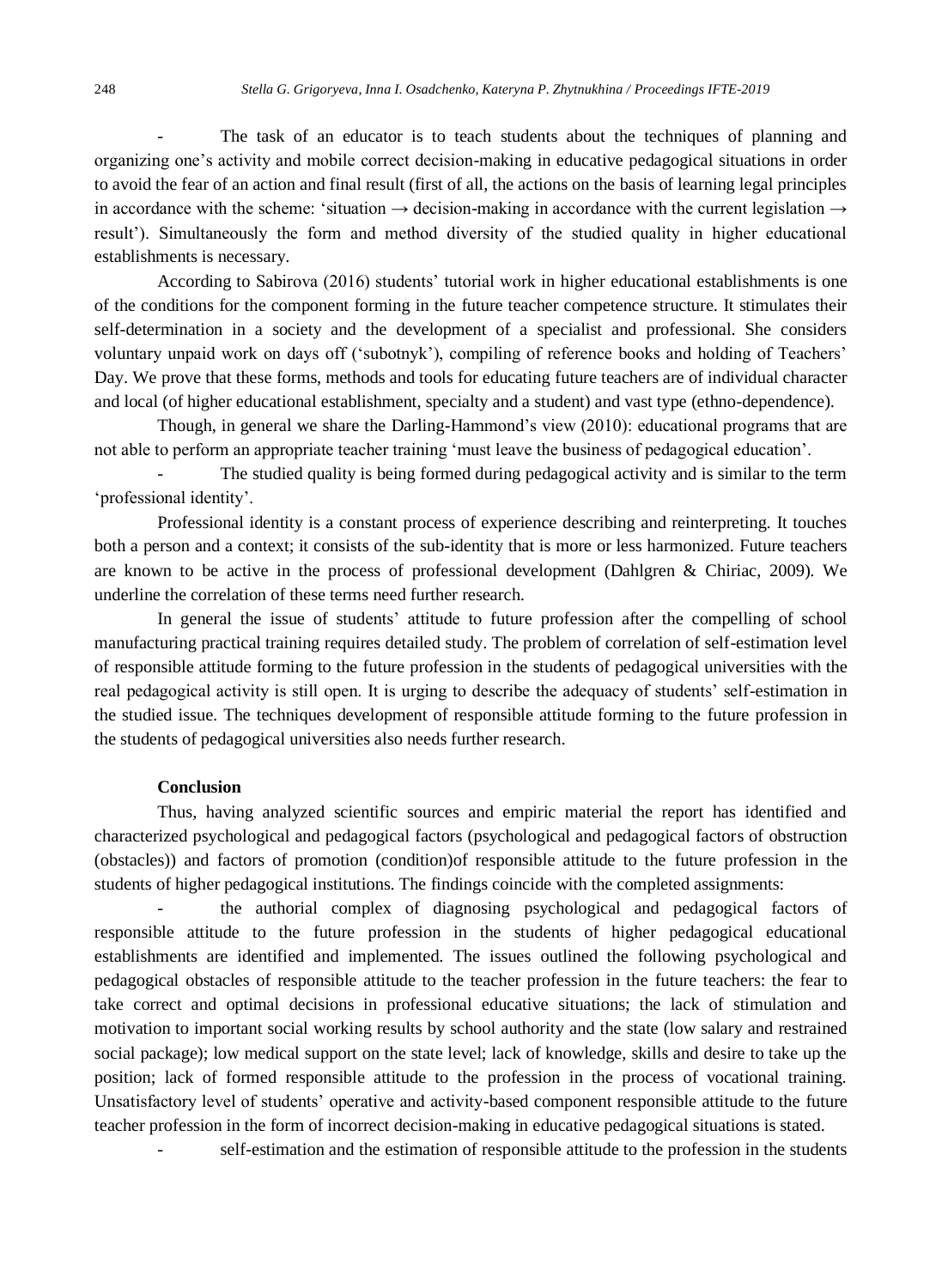of higher pedagogical educational establishments are highlighted. The high level of students' selfestimation of responsible attitude to the profession is stated. It led to their inadequate attitude to the mistakes in decision-making in educative pedagogical situations (the students made incorrect decisions in educative pedagogical situations but were convinced in it). A great difference in self-estimation and teachers' estimation (the instructors' and practice mentors') of formatting level of the quality is found out.

- on the basis of empiric material analysis psychological and pedagogical conditions for the formation of responsible attitude to the future profession in the students of higher pedagogical educational establishments are detached, theoretically justified and experimentally tested: the need to stimulate students' interest to important social working results, self-education and self-realization; the complete information on the list and the compliance of the future position requirements; the teaching of planning and organizing techniques of one's activity and mobile correct decision-making in educative pedagogical situations in order to prevent the fear of the action and the final result (actions on the basis of regulatory and legal awareness according to the scheme: 'situation → decision-making in accordance with the current legislation  $\rightarrow$  results' in particular). Every psychological and pedagogical condition coincides with the common component of the readiness for professional activity: valuative and motivated, cognitive, operative and activity-based. It is proved that the feeling of responsibility is formed in the completion professionally oriented educational / educative assignments, commissions at class or extracurricular time. Educational and educative assignments and commissions should be designed in the forms of complex educative pedagogical situations in order to be solved by future teachers. The realization of the described psychological and pedagogical conditions was made in accordance with their connected correlation. The use of following educative methods of work appeared to be reasonable: explanation; pedagogical requirement; instructing; discussion; the analysis of the responsible decisions made by practical teachers in educative pedagogical situations; case-study (the illustration of educative pedagogical situation solving with regulatory and legal principles of appropriate decision-making) etc.

The results of controlled testing were found essential: students' self-estimation was appropriate if constant control, correction and teachers' estimation of their practical actions. The educating of responsible attitude to the professional activity is concerned as purposeful process connected with the formation of professional competence and the conviction of the correct profession choice.

## **Acknowledgments**

The work is performed according to the Russian Government Program of Competitive Growth of Kazan Federal University.

### **References**

- Andronachea, D., Bocoúa, M., Bocoúa, V., & Macri, C. (2014). Attitude towards teaching profession. *Procedia - Social and Behavioral Sciences, 142*(2014), 628–632. URL: <https://www.researchgate.net/publication/275543882>
- Bodrov, V. А. (Eds.). (1991). *Professional'naja otvetstvennost' kak psihologicheskaja kategorija sub"ektadejatel'nosti. Psihologicheskie issledovanija problem formirovanija lichnosti professional.* Moscow: Institute of Psychology.
- Dahlgren, M. A., & Chiriac, E. H. (2009). Learning for professional life: Student teachers' and graduated teachers' views of learning, responsibility and collaboration. *Teaching and Teacher Education: An International Journal of Research and Studies, 25*(8), 991-999.